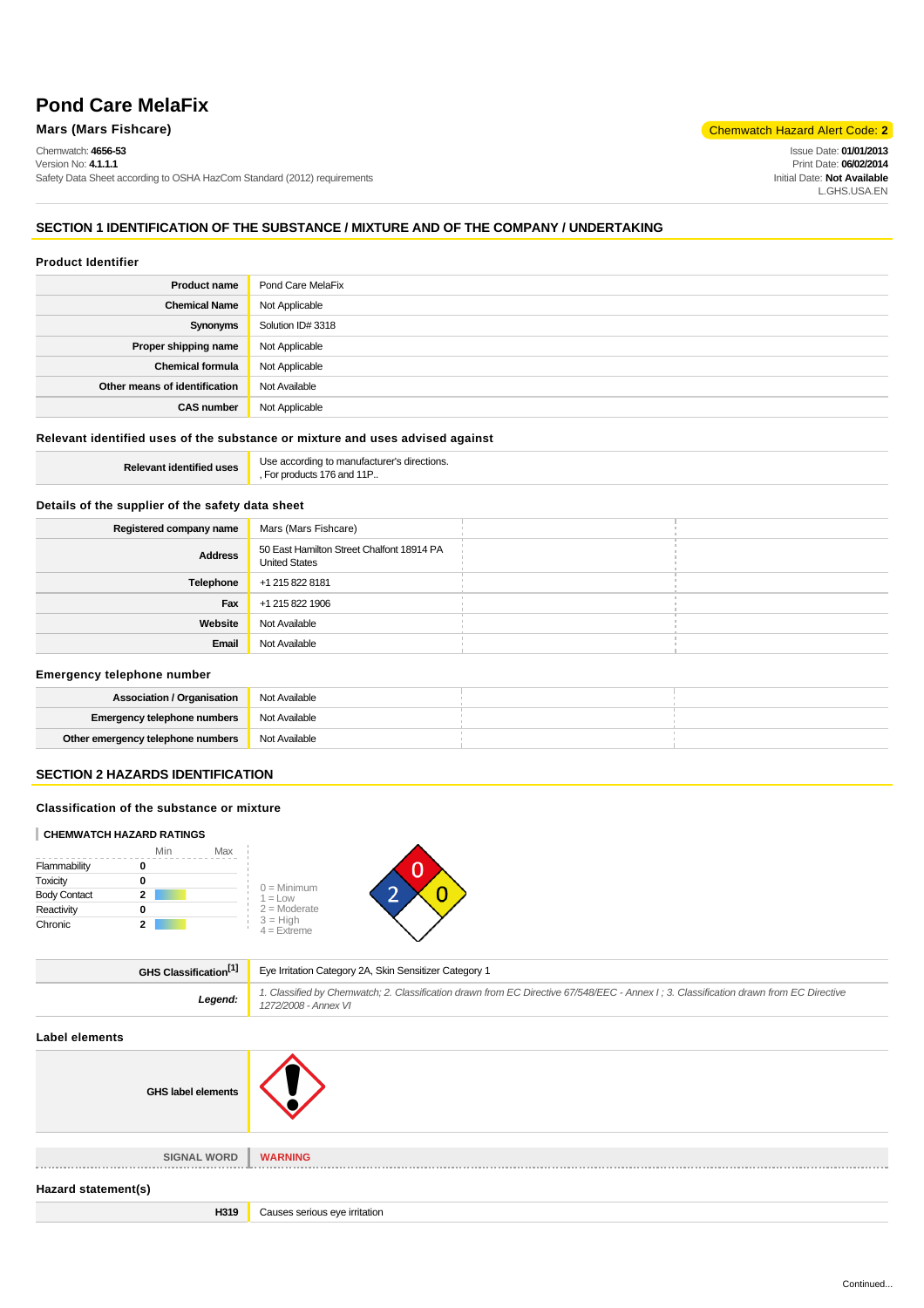| H317 | May cause an allergic skin reaction |
|------|-------------------------------------|
|------|-------------------------------------|

| <b>Precautionary statement(s): Prevention</b> |                                                                            |  |
|-----------------------------------------------|----------------------------------------------------------------------------|--|
| P280                                          | Wear protective gloves/protective clothing/eye protection/face protection. |  |
| P <sub>261</sub>                              | Avoid breathing dust/fume/gas/mist/vapours/spray.                          |  |
| P272                                          | Contaminated work clothing should not be allowed out of the workplace.     |  |

# **Precautionary statement(s): Response**

| P321           | Specific treatment (see advice on this label).                                                                                   |
|----------------|----------------------------------------------------------------------------------------------------------------------------------|
| P302+P352      | IF ON SKIN: Wash with plenty of water and soap                                                                                   |
| P305+P351+P338 | IF IN EYES: Rinse cautiously with water for several minutes. Remove contact lenses, if present and easy to do. Continue rinsing. |
| P333+P313      | If skin irritation or rash occurs: Get medical advice/attention.                                                                 |
| P337+P313      | If eye irritation persists: Get medical advice/attention.                                                                        |
| P362+P364      | Take off contaminated clothing and wash it before reuse.                                                                         |

## **Precautionary statement(s): Storage**

Not Applicable

# **Precautionary statement(s): Disposal**

**P501** Dispose of contents/container to authorised chemical landfill or if organic to high temperature incineration

# **SECTION 3 COMPOSITION / INFORMATION ON INGREDIENTS**

#### **Substances**

See section below for composition of Mixtures

# **Mixtures**

| <b>CAS No</b> | %[weight] | Name          |
|---------------|-----------|---------------|
|               |           | melaleuca, as |
| 8008-98-8     |           |               |

# **SECTION 4 FIRST AID MEASURES**

# **Description of first aid measures Eye Contact** If this product comes in contact with eyes: Wash out immediately with water. If irritation continues, seek medical attention. ▶ Removal of contact lenses after an eye injury should only be undertaken by skilled personnel. **Skin Contact** If skin or hair contact occurs: Flush skin and hair with running water (and soap if available). Seek medical attention in event of irritation. **Inhalation If** fumes, aerosols or combustion products are inhaled remove from contaminated area.  $\triangleright$  Other measures are usually unnecessary. **Ingestion I** Immediately give a glass of water. First aid is not generally required. If in doubt, contact a Poisons Information Centre or a doctor.

# **Indication of any immediate medical attention and special treatment needed**

Treat symptomatically.

# **SECTION 5 FIREFIGHTING MEASURES**

# **Extinguishing media**

|  | There is no restriction on the type of extinguisher which may be used.<br>▶ Use extinguishing media suitable for surrounding area. |  |
|--|------------------------------------------------------------------------------------------------------------------------------------|--|
|  |                                                                                                                                    |  |

# **Special hazards arising from the substrate or mixture**

| <b>Fire Incompatibility</b>    | None known.                                                                                                                                                                                                                                                                                                                                                                                                                                                                                                                                                     |  |  |
|--------------------------------|-----------------------------------------------------------------------------------------------------------------------------------------------------------------------------------------------------------------------------------------------------------------------------------------------------------------------------------------------------------------------------------------------------------------------------------------------------------------------------------------------------------------------------------------------------------------|--|--|
| <b>Advice for firefighters</b> |                                                                                                                                                                                                                                                                                                                                                                                                                                                                                                                                                                 |  |  |
| <b>Fire Fighting</b>           | Alert Fire Brigade and tell them location and nature of hazard.<br>• Wear breathing apparatus plus protective gloves in the event of a fire.<br>Prevent, by any means available, spillage from entering drains or water courses.<br>• Use fire fighting procedures suitable for surrounding area.<br><b>DO NOT</b> approach containers suspected to be hot.<br>• Cool fire exposed containers with water spray from a protected location.<br>If safe to do so, remove containers from path of fire.<br>Equipment should be thoroughly decontaminated after use. |  |  |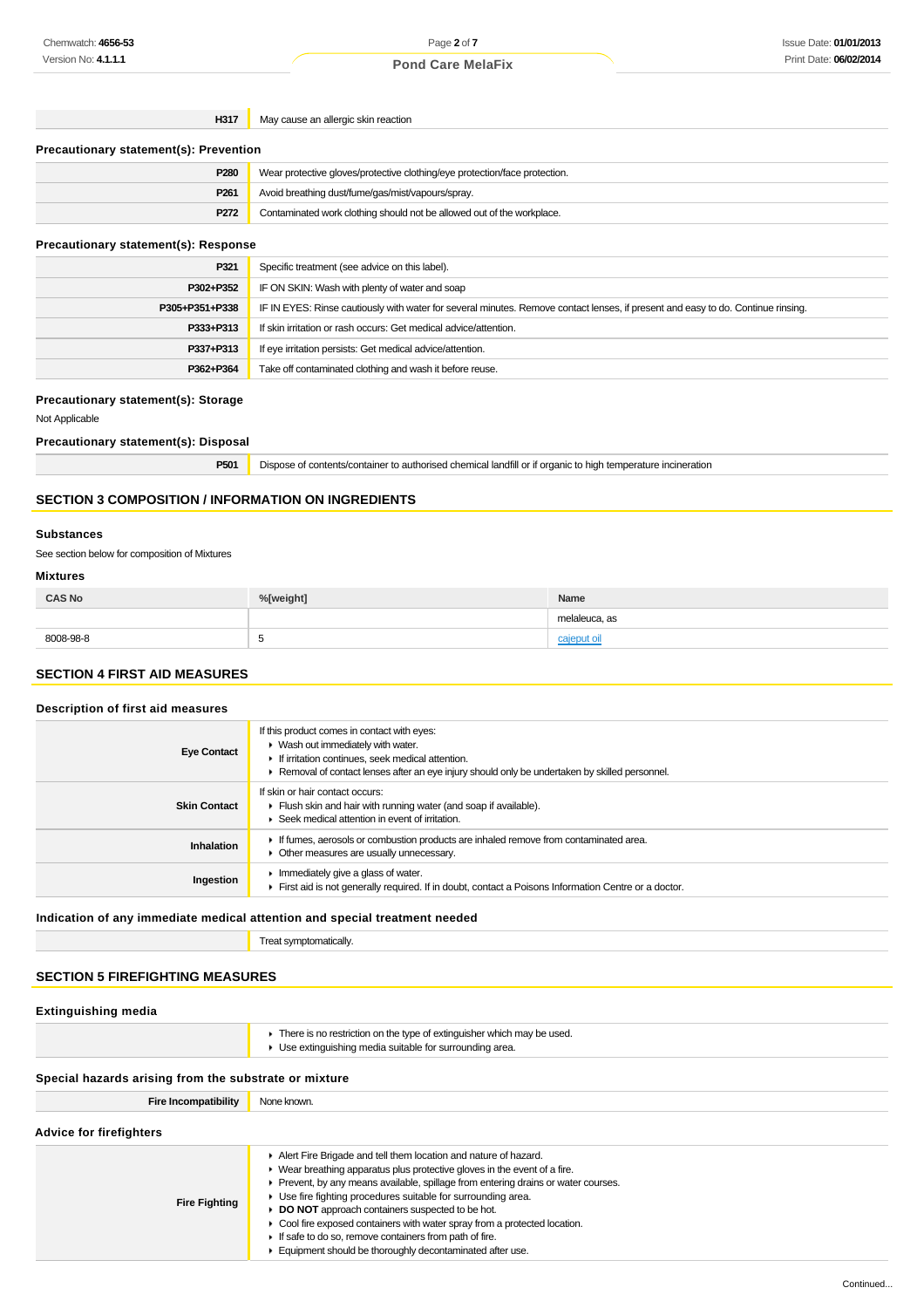# **Pond Care MelaFix** Print Date: **06/02/2014**

**Fire/Explosion Hazard**

Non combustible. ■ Not considered a significant fire risk, however containers may burn.

May emit poisonous fumes.

# **SECTION 6 ACCIDENTAL RELEASE MEASURES**

# **Personal precautions, protective equipment and emergency procedures**

| <b>Minor Spills</b> | Clean up all spills immediately.<br>Avoid breathing vapours and contact with skin and eyes.<br>Control personal contact with the substance, by using protective equipment.<br>• Contain and absorb spill with sand, earth, inert material or vermiculite.<br>$W$ Wipe up.<br>• Place in a suitable, labelled container for waste disposal.                                                                                                                                                                                                                                                                                                                                                                                                                                                                                                   |
|---------------------|----------------------------------------------------------------------------------------------------------------------------------------------------------------------------------------------------------------------------------------------------------------------------------------------------------------------------------------------------------------------------------------------------------------------------------------------------------------------------------------------------------------------------------------------------------------------------------------------------------------------------------------------------------------------------------------------------------------------------------------------------------------------------------------------------------------------------------------------|
| <b>Major Spills</b> | Moderate hazard.<br>• Clear area of personnel and move upwind.<br>Alert Fire Brigade and tell them location and nature of hazard.<br>• Wear breathing apparatus plus protective gloves.<br>■ Prevent, by any means available, spillage from entering drains or water course.<br>Stop leak if safe to do so.<br>Contain spill with sand, earth or vermiculite.<br>• Collect recoverable product into labelled containers for recycling.<br>• Neutralise/decontaminate residue (see Section 13 for specific agent).<br>Collect solid residues and seal in labelled drums for disposal.<br>• Wash area and prevent runoff into drains.<br>After clean up operations, decontaminate and launder all protective clothing and equipment before storing and re-using.<br>If contamination of drains or waterways occurs, advise emergency services. |
|                     | Personal Protective Equipment advice is contained in Section 8 of the MSDS.                                                                                                                                                                                                                                                                                                                                                                                                                                                                                                                                                                                                                                                                                                                                                                  |

# **SECTION 7 HANDLING AND STORAGE**

| Precautions for safe handling |                                                                                                                                                                                                                                                                                                                                                                                                                                                                                                                                                                                                                                                                                                                                                                                                                                                                                                                                                                               |
|-------------------------------|-------------------------------------------------------------------------------------------------------------------------------------------------------------------------------------------------------------------------------------------------------------------------------------------------------------------------------------------------------------------------------------------------------------------------------------------------------------------------------------------------------------------------------------------------------------------------------------------------------------------------------------------------------------------------------------------------------------------------------------------------------------------------------------------------------------------------------------------------------------------------------------------------------------------------------------------------------------------------------|
| Safe handling                 | Avoid all personal contact, including inhalation.<br>▶ Wear protective clothing when risk of exposure occurs.<br>Use in a well-ventilated area.<br>Prevent concentration in hollows and sumps.<br>DO NOT enter confined spaces until atmosphere has been checked.<br>DO NOT allow material to contact humans, exposed food or food utensils.<br>Avoid contact with incompatible materials.<br><b>When handling, DO NOT eat, drink or smoke.</b><br>Keep containers securely sealed when not in use.<br>Avoid physical damage to containers.<br>Always wash hands with soap and water after handling.<br>■ Work clothes should be laundered separately. Launder contaminated clothing before re-use.<br>• Use good occupational work practice.<br>• Observe manufacturer's storage and handling recommendations contained within this MSDS.<br>Atmosphere should be regularly checked against established exposure standards to ensure safe working conditions are maintained. |
| Other information             | Store in original containers.<br>Keep containers securely sealed.<br>Store in a cool, dry, well-ventilated area.<br>Store away from incompatible materials and foodstuff containers.<br>• Protect containers against physical damage and check regularly for leaks.<br>■ Observe manufacturer's storage and handling recommendations contained within this MSDS.                                                                                                                                                                                                                                                                                                                                                                                                                                                                                                                                                                                                              |

**Conditions for safe storage, including any incompatibilities**

| Suitable container      | • Polyethylene or polypropylene container.<br>• Packing as recommended by manufacturer.<br>• Check all containers are clearly labelled and free from leaks. |
|-------------------------|-------------------------------------------------------------------------------------------------------------------------------------------------------------|
| Storage incompatibility | None known                                                                                                                                                  |

**PACKAGE MATERIAL INCOMPATIBILITIES**

# **SECTION 8 EXPOSURE CONTROLS / PERSONAL PROTECTION**

| <b>Control parameters</b>                 |                      |               |                     |               |
|-------------------------------------------|----------------------|---------------|---------------------|---------------|
| <b>OCCUPATIONAL EXPOSURE LIMITS (OEL)</b> |                      |               |                     |               |
| <b>INGREDIENT DATA</b>                    |                      |               |                     |               |
| Not Available                             |                      |               |                     |               |
| <b>EMERGENCY LIMITS</b>                   |                      |               |                     |               |
| Ingredient                                | TEEL-0               | TEEL-1        | TEEL-2              | TEEL-3        |
| Pond Care MelaFix                         | Not Available        | Not Available | Not Available       | Not Available |
|                                           |                      |               |                     |               |
| Ingredient                                | <b>Original IDLH</b> |               | <b>Revised IDLH</b> |               |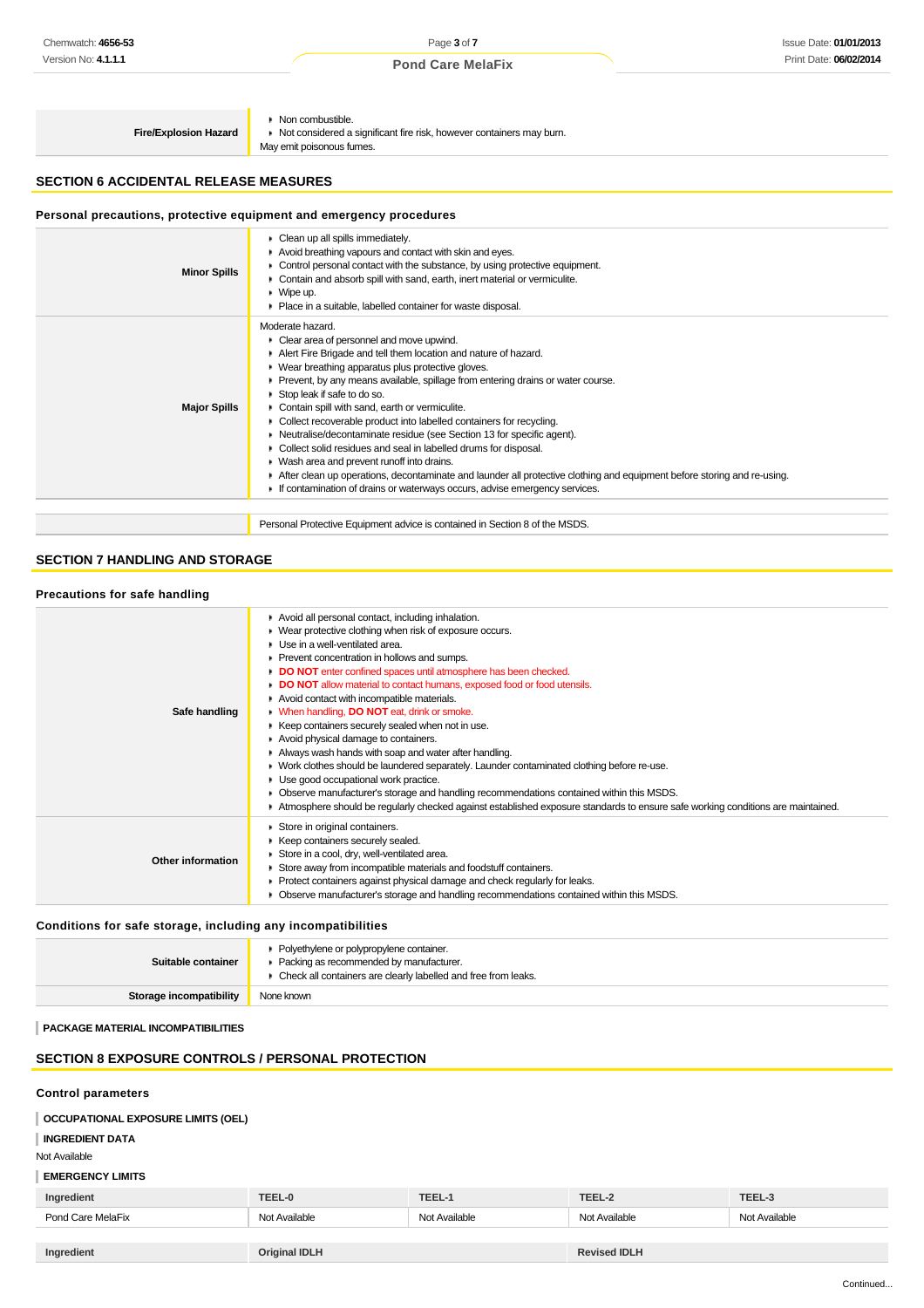# **Pond Care MelaFix Pond Care MelaFix**

#### Pond Care MelaFix **Not Available** Not Available Not Available Not Available Not Available

# **MATERIAL DATA**

| Chemwatch: 4656-53                                                                                                | Page 4 of 7                                                                                                                                         |                                                                                                                                                                                                                                                                                              | <b>Issue Date: 01/01/2013</b> |                                                                                                                                                                                                                                                                                               |
|-------------------------------------------------------------------------------------------------------------------|-----------------------------------------------------------------------------------------------------------------------------------------------------|----------------------------------------------------------------------------------------------------------------------------------------------------------------------------------------------------------------------------------------------------------------------------------------------|-------------------------------|-----------------------------------------------------------------------------------------------------------------------------------------------------------------------------------------------------------------------------------------------------------------------------------------------|
| Version No: 4.1.1.1                                                                                               |                                                                                                                                                     | <b>Pond Care MelaFix</b>                                                                                                                                                                                                                                                                     |                               | Print Date: 06/02/2014                                                                                                                                                                                                                                                                        |
|                                                                                                                   |                                                                                                                                                     |                                                                                                                                                                                                                                                                                              |                               |                                                                                                                                                                                                                                                                                               |
|                                                                                                                   |                                                                                                                                                     |                                                                                                                                                                                                                                                                                              |                               |                                                                                                                                                                                                                                                                                               |
| Pond Care MelaFix                                                                                                 | Not Available                                                                                                                                       |                                                                                                                                                                                                                                                                                              | Not Available                 |                                                                                                                                                                                                                                                                                               |
|                                                                                                                   |                                                                                                                                                     |                                                                                                                                                                                                                                                                                              |                               |                                                                                                                                                                                                                                                                                               |
| <b>MATERIAL DATA</b>                                                                                              |                                                                                                                                                     |                                                                                                                                                                                                                                                                                              |                               |                                                                                                                                                                                                                                                                                               |
| Exposed individuals are reasonably expected to be warned, by smell, that the Exposure Standard is being exceeded. |                                                                                                                                                     |                                                                                                                                                                                                                                                                                              |                               |                                                                                                                                                                                                                                                                                               |
| Odour Safety Factor (OSF) is determined to fall into either Class A or B.                                         |                                                                                                                                                     |                                                                                                                                                                                                                                                                                              |                               |                                                                                                                                                                                                                                                                                               |
| The Odour Safety Factor (OSF) is defined as:<br>OSF= Exposure Standard (TWA) ppm/ Odour Threshold Value (OTV) ppm |                                                                                                                                                     |                                                                                                                                                                                                                                                                                              |                               |                                                                                                                                                                                                                                                                                               |
| Classification into classes follows:                                                                              |                                                                                                                                                     |                                                                                                                                                                                                                                                                                              |                               |                                                                                                                                                                                                                                                                                               |
| Class                                                                                                             |                                                                                                                                                     | OSF                                                                                                                                                                                                                                                                                          |                               | Description                                                                                                                                                                                                                                                                                   |
|                                                                                                                   |                                                                                                                                                     |                                                                                                                                                                                                                                                                                              |                               | Over 90% of exposed individuals are aware by smell that the                                                                                                                                                                                                                                   |
| А                                                                                                                 |                                                                                                                                                     | 550                                                                                                                                                                                                                                                                                          |                               | Exposure Standard (TLV-TWA for example) is being reached,<br>even when distracted by working activities                                                                                                                                                                                       |
| B                                                                                                                 |                                                                                                                                                     | 26-550                                                                                                                                                                                                                                                                                       |                               | As "A" for 50-90% of persons being distracted                                                                                                                                                                                                                                                 |
| С                                                                                                                 |                                                                                                                                                     | $-26$                                                                                                                                                                                                                                                                                        |                               | As "A" for less than 50% of persons being distracted                                                                                                                                                                                                                                          |
| D                                                                                                                 |                                                                                                                                                     | 0.18-1                                                                                                                                                                                                                                                                                       |                               | 10-50% of persons aware of being tested perceive by smell that                                                                                                                                                                                                                                |
| E                                                                                                                 |                                                                                                                                                     | < 0.18                                                                                                                                                                                                                                                                                       |                               | the Exposure Standard is being reached<br>As "D" for less than 10% of persons aware of being tested                                                                                                                                                                                           |
|                                                                                                                   |                                                                                                                                                     |                                                                                                                                                                                                                                                                                              |                               |                                                                                                                                                                                                                                                                                               |
| <b>Exposure controls</b>                                                                                          |                                                                                                                                                     |                                                                                                                                                                                                                                                                                              |                               |                                                                                                                                                                                                                                                                                               |
|                                                                                                                   |                                                                                                                                                     |                                                                                                                                                                                                                                                                                              |                               | Engineering controls are used to remove a hazard or place a barrier between the worker and the hazard. Well-designed engineering controls                                                                                                                                                     |
|                                                                                                                   |                                                                                                                                                     | can be highly effective in protecting workers and will typically be independent of worker interactions to provide this high level of protection.                                                                                                                                             |                               |                                                                                                                                                                                                                                                                                               |
|                                                                                                                   |                                                                                                                                                     | The basic types of engineering controls are:<br>Process controls which involve changing the way a job activity or process is done to reduce the risk.                                                                                                                                        |                               |                                                                                                                                                                                                                                                                                               |
|                                                                                                                   |                                                                                                                                                     |                                                                                                                                                                                                                                                                                              |                               | Enclosure and/or isolation of emission source which keeps a selected hazard "physically" away from the worker and ventilation that strategically                                                                                                                                              |
|                                                                                                                   |                                                                                                                                                     | "adds" and "removes" air in the work environment. Ventilation can remove or dilute an air contaminant if designed properly. The design of a                                                                                                                                                  |                               |                                                                                                                                                                                                                                                                                               |
|                                                                                                                   |                                                                                                                                                     | ventilation system must match the particular process and chemical or contaminant in use.                                                                                                                                                                                                     |                               |                                                                                                                                                                                                                                                                                               |
|                                                                                                                   |                                                                                                                                                     | Employers may need to use multiple types of controls to prevent employee overexposure.                                                                                                                                                                                                       |                               |                                                                                                                                                                                                                                                                                               |
|                                                                                                                   |                                                                                                                                                     |                                                                                                                                                                                                                                                                                              |                               |                                                                                                                                                                                                                                                                                               |
|                                                                                                                   |                                                                                                                                                     | General exhaust is adequate under normal operating conditions. If risk of overexposure exists, wear SAA approved respirator. Correct fit is<br>essential to obtain adequate protection. Provide adequate ventilation in warehouse or closed storage areas. Air contaminants generated in the |                               |                                                                                                                                                                                                                                                                                               |
|                                                                                                                   |                                                                                                                                                     |                                                                                                                                                                                                                                                                                              |                               | workplace possess varying "escape" velocities which, in turn, determine the "capture velocities" of fresh circulating air required to effectively                                                                                                                                             |
|                                                                                                                   | remove the contaminant.                                                                                                                             |                                                                                                                                                                                                                                                                                              |                               |                                                                                                                                                                                                                                                                                               |
|                                                                                                                   | <b>Type of Contaminant:</b>                                                                                                                         |                                                                                                                                                                                                                                                                                              | Air Speed:                    |                                                                                                                                                                                                                                                                                               |
|                                                                                                                   |                                                                                                                                                     |                                                                                                                                                                                                                                                                                              |                               |                                                                                                                                                                                                                                                                                               |
|                                                                                                                   |                                                                                                                                                     | solvent, vapours, degreasing etc., evaporating from tank (in still air)                                                                                                                                                                                                                      |                               | 0.25-0.5 m/s (50-100 f/min)                                                                                                                                                                                                                                                                   |
|                                                                                                                   |                                                                                                                                                     | aerosols, fumes from pouring operations, intermittent container<br>filling, low speed conveyer transfers, welding, spray drift, plating<br>acid fumes, pickling (released at low velocity into zone of active                                                                                |                               |                                                                                                                                                                                                                                                                                               |
|                                                                                                                   |                                                                                                                                                     |                                                                                                                                                                                                                                                                                              |                               | 0.5-1 m/s (100-200 f/min.)                                                                                                                                                                                                                                                                    |
|                                                                                                                   | generation)                                                                                                                                         |                                                                                                                                                                                                                                                                                              |                               |                                                                                                                                                                                                                                                                                               |
|                                                                                                                   |                                                                                                                                                     | direct spray, spray painting in shallow booths, drum filling, conveyer                                                                                                                                                                                                                       |                               |                                                                                                                                                                                                                                                                                               |
|                                                                                                                   |                                                                                                                                                     | loading, crusher dusts, gas discharge (active generation into zone<br>of rapid air motion)                                                                                                                                                                                                   |                               | 1-2.5 m/s (200-500 f/min)                                                                                                                                                                                                                                                                     |
| Appropriate engineering controls                                                                                  |                                                                                                                                                     |                                                                                                                                                                                                                                                                                              |                               |                                                                                                                                                                                                                                                                                               |
|                                                                                                                   |                                                                                                                                                     | grinding, abrasive blasting, tumbling, high speed wheel generated                                                                                                                                                                                                                            |                               |                                                                                                                                                                                                                                                                                               |
|                                                                                                                   |                                                                                                                                                     | dusts (released at high initial velocity into zone of very high rapid                                                                                                                                                                                                                        | 2.5-10 m/s (500-2000 f/min.)  |                                                                                                                                                                                                                                                                                               |
|                                                                                                                   | air motion).                                                                                                                                        |                                                                                                                                                                                                                                                                                              |                               |                                                                                                                                                                                                                                                                                               |
|                                                                                                                   |                                                                                                                                                     |                                                                                                                                                                                                                                                                                              |                               |                                                                                                                                                                                                                                                                                               |
|                                                                                                                   |                                                                                                                                                     | Within each range the appropriate value depends on:                                                                                                                                                                                                                                          |                               |                                                                                                                                                                                                                                                                                               |
|                                                                                                                   |                                                                                                                                                     |                                                                                                                                                                                                                                                                                              |                               |                                                                                                                                                                                                                                                                                               |
| Lower end of the range                                                                                            |                                                                                                                                                     |                                                                                                                                                                                                                                                                                              |                               | Upper end of the range                                                                                                                                                                                                                                                                        |
|                                                                                                                   |                                                                                                                                                     | 1: Room air currents minimal or favourable to capture                                                                                                                                                                                                                                        |                               | 1: Disturbing room air currents                                                                                                                                                                                                                                                               |
|                                                                                                                   |                                                                                                                                                     | 2: Contaminants of low toxicity or of nuisance value only                                                                                                                                                                                                                                    |                               | 2: Contaminants of high toxicity                                                                                                                                                                                                                                                              |
|                                                                                                                   |                                                                                                                                                     | 3: Intermittent, low production.                                                                                                                                                                                                                                                             |                               | 3: High production, heavy use                                                                                                                                                                                                                                                                 |
|                                                                                                                   |                                                                                                                                                     | 4: Large hood or large air mass in motion                                                                                                                                                                                                                                                    |                               | 4: Small hood - local control only                                                                                                                                                                                                                                                            |
|                                                                                                                   |                                                                                                                                                     |                                                                                                                                                                                                                                                                                              |                               |                                                                                                                                                                                                                                                                                               |
|                                                                                                                   |                                                                                                                                                     |                                                                                                                                                                                                                                                                                              |                               |                                                                                                                                                                                                                                                                                               |
|                                                                                                                   |                                                                                                                                                     |                                                                                                                                                                                                                                                                                              |                               | Simple theory shows that air velocity falls rapidly with distance away from the opening of a simple extraction pipe. Velocity generally decreases                                                                                                                                             |
|                                                                                                                   |                                                                                                                                                     | with the square of distance from the extraction point (in simple cases). Therefore the air speed at the extraction point should be adjusted,                                                                                                                                                 |                               | accordingly, after reference to distance from the contaminating source. The air velocity at the extraction fan, for example, should be a minimum of                                                                                                                                           |
|                                                                                                                   |                                                                                                                                                     | 1-2 m/s (200-400 f/min.) for extraction of solvents generated in a tank 2 meters distant from the extraction point. Other mechanical                                                                                                                                                         |                               |                                                                                                                                                                                                                                                                                               |
|                                                                                                                   | considerations, producing performance deficits within the extraction apparatus, make it essential that theoretical air velocities are multiplied by |                                                                                                                                                                                                                                                                                              |                               |                                                                                                                                                                                                                                                                                               |
|                                                                                                                   |                                                                                                                                                     | factors of 10 or more when extraction systems are installed or used.                                                                                                                                                                                                                         |                               |                                                                                                                                                                                                                                                                                               |
|                                                                                                                   |                                                                                                                                                     |                                                                                                                                                                                                                                                                                              |                               |                                                                                                                                                                                                                                                                                               |
|                                                                                                                   |                                                                                                                                                     |                                                                                                                                                                                                                                                                                              |                               |                                                                                                                                                                                                                                                                                               |
| <b>Personal protection</b>                                                                                        |                                                                                                                                                     |                                                                                                                                                                                                                                                                                              |                               |                                                                                                                                                                                                                                                                                               |
|                                                                                                                   |                                                                                                                                                     |                                                                                                                                                                                                                                                                                              |                               |                                                                                                                                                                                                                                                                                               |
|                                                                                                                   |                                                                                                                                                     |                                                                                                                                                                                                                                                                                              |                               |                                                                                                                                                                                                                                                                                               |
|                                                                                                                   | Chemical goggles.                                                                                                                                   | Safety glasses with side shields                                                                                                                                                                                                                                                             |                               |                                                                                                                                                                                                                                                                                               |
|                                                                                                                   |                                                                                                                                                     |                                                                                                                                                                                                                                                                                              |                               | ▶ Contact lenses may pose a special hazard; soft contact lenses may absorb and concentrate irritants. A written policy document, describing                                                                                                                                                   |
|                                                                                                                   | the wearing of lens or restrictions on use, should be created for each workplace or task. This should include a review of lens absorption and       |                                                                                                                                                                                                                                                                                              |                               |                                                                                                                                                                                                                                                                                               |
| Eye and face protection                                                                                           |                                                                                                                                                     |                                                                                                                                                                                                                                                                                              |                               | adsorption for the class of chemicals in use and an account of injury experience. Medical and first-aid personnel should be trained in their                                                                                                                                                  |
|                                                                                                                   |                                                                                                                                                     |                                                                                                                                                                                                                                                                                              |                               | removal and suitable equipment should be readily available. In the event of chemical exposure, begin eye irrigation immediately and remove<br>contact lens as soon as practicable. Lens should be removed at the first signs of eye redness or irritation - lens should be removed in a clean |
|                                                                                                                   |                                                                                                                                                     |                                                                                                                                                                                                                                                                                              |                               | environment only after workers have washed hands thoroughly. [CDC NIOSH Current Intelligence Bulletin 59], [AS/NZS 1336 or national                                                                                                                                                           |
|                                                                                                                   | equivalent]                                                                                                                                         |                                                                                                                                                                                                                                                                                              |                               |                                                                                                                                                                                                                                                                                               |
| <b>Skin protection</b>                                                                                            | See Hand protection below                                                                                                                           |                                                                                                                                                                                                                                                                                              |                               |                                                                                                                                                                                                                                                                                               |

#### **Exposure controls**

| <b>Type of Contaminant:</b>                                                                                                                                                                                                  | Air Speed:                      |
|------------------------------------------------------------------------------------------------------------------------------------------------------------------------------------------------------------------------------|---------------------------------|
|                                                                                                                                                                                                                              |                                 |
| solvent, vapours, degreasing etc., evaporating from tank (in still air)                                                                                                                                                      | $0.25 - 0.5$ m/s (50-100 f/min) |
| aerosols, fumes from pouring operations, intermittent container<br>filling, low speed conveyer transfers, welding, spray drift, plating<br>acid fumes, pickling (released at low velocity into zone of active<br>generation) | 0.5-1 m/s (100-200 f/min.)      |
| direct spray, spray painting in shallow booths, drum filling, conveyer<br>loading, crusher dusts, gas discharge (active generation into zone<br>of rapid air motion)                                                         | 1-2.5 m/s (200-500 f/min)       |
| grinding, abrasive blasting, tumbling, high speed wheel generated<br>dusts (released at high initial velocity into zone of very high rapid<br>air motion).                                                                   | 2.5-10 m/s (500-2000 f/min.)    |

| Lower end of the range                                    | Upper end of the range             |
|-----------------------------------------------------------|------------------------------------|
| 1: Room air currents minimal or favourable to capture     | 1: Disturbing room air currents    |
| 2: Contaminants of low toxicity or of nuisance value only | 2: Contaminants of high toxicity   |
| 3: Intermittent, low production.                          | 3: High production, heavy use      |
| 4: Large hood or large air mass in motion                 | 4: Small hood - local control only |

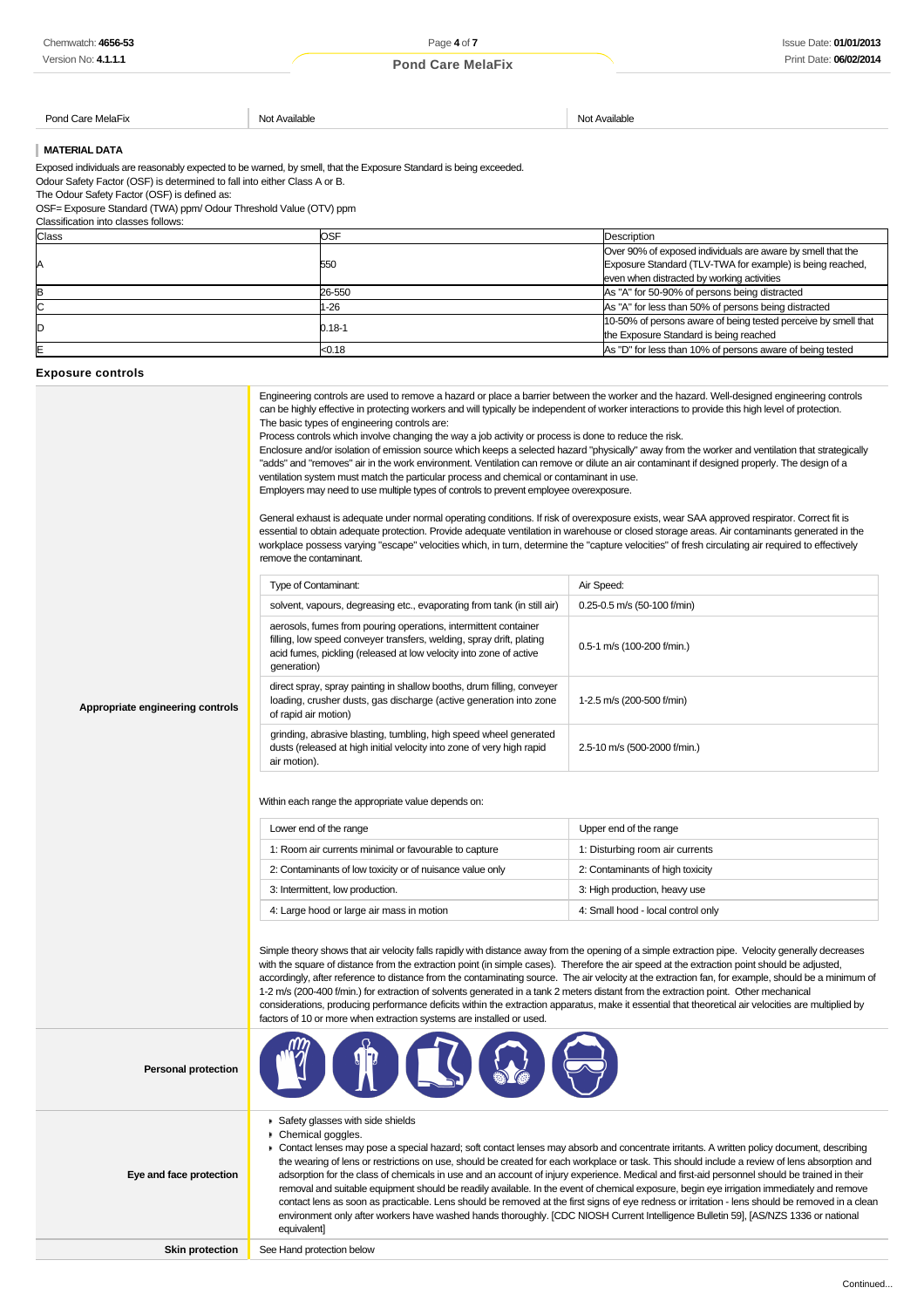| <b>Hand protection</b> | ▶ Wear chemical protective gloves, e.g. PVC.<br>■ Wear safety footwear or safety gumboots, e.g. Rubber |
|------------------------|--------------------------------------------------------------------------------------------------------|
| <b>Body protection</b> | See Other protection below                                                                             |
| Other protection       | • Overalls.<br>P.V.C. apron.<br><b>Barrier cream.</b><br>Skin cleansing cream.<br>Eye wash unit.       |
| <b>Thermal hazards</b> |                                                                                                        |

# **Recommended material(s)**

**GLOVE SELECTION INDEX**

Glove selection is based on a modified presentation of the:

 **"Forsberg Clothing Performance Index".**

 The effect(s) of the following substance(s) are taken into account in the **computergenerated** selection:

Pond Care MelaFix Not Available

**Material CPI**

\* CPI - Chemwatch Performance Index

A: Best Selection

B: Satisfactory; may degrade after 4 hours continuous immersion

C: Poor to Dangerous Choice for other than short term immersion

**NOTE**: As a series of factors will influence the actual performance of the glove, a final selection must be based on detailed observation. -

\* Where the glove is to be used on a short term, casual or infrequent basis, factors such as "feel" or convenience (e.g. disposability), may dictate a choice of gloves which might otherwise be unsuitable following long-term or frequent use. A qualified practitioner should be consulted.

#### **Respiratory protection**

Type A Filter of sufficient capacity. (AS/NZS 1716 & 1715, EN 143:2000 & 149:2001, ANSI Z88 or national equivalent)

Where the concentration of gas/particulates in the breathing zone, approaches or exceeds the "Exposure Standard" (or ES), respiratory protection is required.

Degree of protection varies with both face-piece and Class of filter; the nature of protection varies with Type of filter.

| <b>Required</b><br><b>Minimum</b><br><b>Protection</b><br>Factor | <b>Half-Face</b><br><b>Respirator</b> | <b>Full-Face</b><br><b>Respirator</b> | <b>Powered Air</b><br>Respirator |
|------------------------------------------------------------------|---------------------------------------|---------------------------------------|----------------------------------|
| up to $10 \times ES$                                             | A-AUS                                 |                                       | A-PAPR-AUS /<br>Class 1          |
| up to $50 \times ES$                                             |                                       | A-AUS / Class 1 -                     |                                  |
| up to $100 \times ES$                                            |                                       | $A-2$                                 | A-PAPR-2 ^                       |

#### ^ - Full-face

 $A(AII \text{ classes}) = \text{Organic vapours}, B AUS \text{ or } B1 = \text{Acid gases}, B2 = \text{Cov}(AII)$ Acid gas or hydrogen cyanide(HCN), B3 = Acid gas or hydrogen cyanide(HCN), E = Sulfur dioxide(SO2), G = Agricultural chemicals,  $K =$  Ammonia(NH3), Hg = Mercury, NO = Oxides of nitrogen, MB = Methyl bromide,  $AX = Low$  boiling point organic compounds(below 65 degC)

# **SECTION 9 PHYSICAL AND CHEMICAL PROPERTIES**

#### **Information on basic physical and chemical properties**

| Appearance                                               | Clear colourless to milky liquid; mixes with water. |                                         |                |
|----------------------------------------------------------|-----------------------------------------------------|-----------------------------------------|----------------|
|                                                          |                                                     |                                         |                |
| <b>Physical state</b>                                    | Liquid                                              | Relative density (Water = $1$ )         | 1.007          |
| Odour                                                    | Not Available                                       | Partition coefficient n-octanol / water | Not Available  |
| <b>Odour threshold</b>                                   | Not Available                                       | Auto-ignition temperature (°C)          | Not Applicable |
| pH (as supplied)                                         | Not Available                                       | <b>Decomposition temperature</b>        | Not Available  |
| Melting point / freezing point (°C)                      | Not Available                                       | Viscosity (cSt)                         | Not Available  |
| Initial boiling point and boiling range<br>$(^{\circ}C)$ | Not Available                                       | Molecular weight (g/mol)                | Not Applicable |
| Flash point (°C)                                         | Not Available                                       | <b>Taste</b>                            | Not Available  |
| <b>Evaporation rate</b>                                  | Not Available                                       | <b>Explosive properties</b>             | Not Available  |
| Flammability                                             | Not Available                                       | <b>Oxidising properties</b>             | Not Available  |
| Upper Explosive Limit (%)                                | Not Applicable                                      | Surface Tension (dyn/cm or mN/m)        | Not Available  |
| Lower Explosive Limit (%)                                | Not Applicable                                      | <b>Volatile Component (%vol)</b>        | Not Available  |
| Vapour pressure (kPa)                                    | Not Available                                       | Gas group                               | Not Available  |
| Solubility in water (g/L)                                | Miscible                                            | pH as a solution(1%)                    | Not Available  |
| Vapour density $(Air = 1)$                               | Not Available                                       | VOC g/L                                 |                |

# **SECTION 10 STABILITY AND REACTIVITY**

| Reactivity                         | See section 7                                                                                                    |
|------------------------------------|------------------------------------------------------------------------------------------------------------------|
| <b>Chemical stability</b>          | Presence of incompatible materials.<br>Product is considered stable.<br>Hazardous polymerisation will not occur. |
| Possibility of hazardous reactions | See section 7                                                                                                    |
| <b>Conditions to avoid</b>         | See section 7                                                                                                    |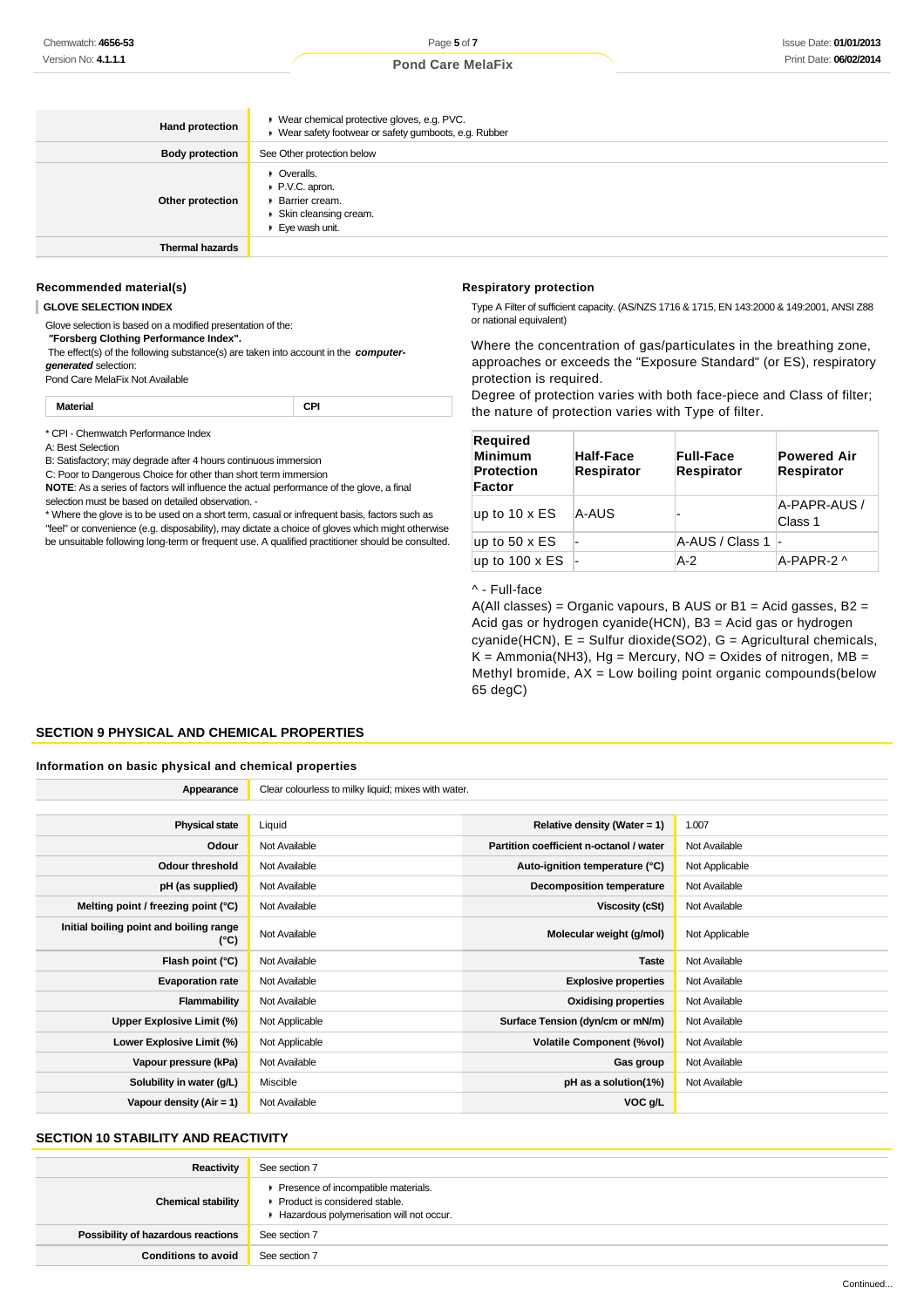| Incompatible materials See section 7 |               |
|--------------------------------------|---------------|
| Hazardous decomposition products     | See section 5 |
|                                      |               |

# **SECTION 11 TOXICOLOGICAL INFORMATION**

# **Information on toxicological effects**

| The material has NOT been classified by EC Directives or other classification systems as "harmful by ingestion". This is because of the lack of<br>corroborating animal or human evidence. The material may still be damaging to the health of the individual, following ingestion, especially where<br>pre-existing organ (e.g liver, kidney) damage is evident. Present definitions of harmful or toxic substances are generally based on doses<br>Ingestion<br>producing mortality rather than those producing morbidity (disease, ill-health). Gastrointestinal tract discomfort may produce nausea and<br>vomiting. In an occupational setting however, ingestion of insignificant quantities is not thought to be cause for concern.<br>The material is not thought to produce adverse health effects or skin irritation following contact (as classified by EC Directives using animal<br>models). Nevertheless, good hygiene practice requires that exposure be kept to a minimum and that suitable gloves be used in an occupational<br><b>Skin Contact</b><br>setting.<br>Entry into the blood-stream through, for example, cuts, abrasions, puncture wounds or lesions, may produce systemic injury with harmful effects.<br>Examine the skin prior to the use of the material and ensure that any external damage is suitably protected. | <b>Inhaled</b> | The material is not thought to produce adverse health effects or irritation of the respiratory tract (as classified by EC Directives using animal<br>models). Nevertheless, good hygiene practice requires that exposure be kept to a minimum and that suitable control measures be used in an<br>occupational setting. |
|------------------------------------------------------------------------------------------------------------------------------------------------------------------------------------------------------------------------------------------------------------------------------------------------------------------------------------------------------------------------------------------------------------------------------------------------------------------------------------------------------------------------------------------------------------------------------------------------------------------------------------------------------------------------------------------------------------------------------------------------------------------------------------------------------------------------------------------------------------------------------------------------------------------------------------------------------------------------------------------------------------------------------------------------------------------------------------------------------------------------------------------------------------------------------------------------------------------------------------------------------------------------------------------------------------------------------------------------------|----------------|-------------------------------------------------------------------------------------------------------------------------------------------------------------------------------------------------------------------------------------------------------------------------------------------------------------------------|
|                                                                                                                                                                                                                                                                                                                                                                                                                                                                                                                                                                                                                                                                                                                                                                                                                                                                                                                                                                                                                                                                                                                                                                                                                                                                                                                                                      |                |                                                                                                                                                                                                                                                                                                                         |
|                                                                                                                                                                                                                                                                                                                                                                                                                                                                                                                                                                                                                                                                                                                                                                                                                                                                                                                                                                                                                                                                                                                                                                                                                                                                                                                                                      |                |                                                                                                                                                                                                                                                                                                                         |
| Eye<br>Although the liquid is not thought to be an irritant (as classified by EC Directives), direct contact with the eye may produce transient discomfort<br>characterised by tearing or conjunctival redness (as with windburn).                                                                                                                                                                                                                                                                                                                                                                                                                                                                                                                                                                                                                                                                                                                                                                                                                                                                                                                                                                                                                                                                                                                   |                |                                                                                                                                                                                                                                                                                                                         |
| Limited evidence shows that inhalation of the material is capable of inducing a sensitisation reaction in a significant number of individuals at a<br>greater frequency than would be expected from the response of a normal population.<br>Pulmonary sensitisation, resulting in hyperactive airway dysfunction and pulmonary allergy may be accompanied by fatigue, malaise and aching.<br>Significant symptoms of exposure may persist for extended periods, even after exposure ceases. Symptoms can be activated by a variety of<br>nonspecific environmental stimuli such as automobile exhaust, perfumes and passive smoking.<br><b>Chronic</b><br>One of the constituents of the product has produced skin sensitisation reactions in either experimental animals and/or humans. Such reactions<br>may be manifested as a localised reddening and/or urticaria (a hive-like asthma-like symptoms (shortness of breath, difficult breathing) and/or<br>the same way as other confirmed allergens. The finding may also be confined to certain hypersensitive (atopic) individuals who show heightened<br>reactions to other allergens such as pollen.                                                                                                                                                                                         |                | rhinitis (runny nose). This finding, however, remains speculative as the constituent has not been shown to raise specific antibodies in the blood in                                                                                                                                                                    |

| <b>Pond Care MelaFix</b> | <b>TOXICITY</b><br><b>MONTH</b><br>Not Available | <b>IRRITATION</b><br>Not Available |
|--------------------------|--------------------------------------------------|------------------------------------|
|                          | <b>TOXICITY</b>                                  | <b>IRRITATION</b>                  |
| cajeput oil              | Oral (rat) LD50: 3870 mg/kg                      |                                    |
|                          | Not Available                                    | Not Available                      |

Not available. Refer to individual constituents.

| <b>CAJEPUT OIL</b>                       | The following information refers to contact allergens as a group and may not be specific to this product.<br>Contact allergies quickly manifest themselves as contact eczema, more rarely as urticaria or Quincke's oedema. The pathogenesis of<br>contact eczema involves a cell-mediated (T lymphocytes) immune reaction of the delayed type. Other allergic skin reactions, e.g. contact<br>urticaria, involve antibody-mediated immune reactions. The significance of the contact allergen is not simply determined by its sensitisation<br>potential: the distribution of the substance and the opportunities for contact with it are equally important. A weakly sensitising substance<br>which is widely distributed can be a more important allergen than one with stronger sensitising potential with which few individuals come into<br>contact. From a clinical point of view, substances are noteworthy if they produce an allergic test reaction in more than 1% of the persons<br>tested.<br>Asthma-like symptoms may continue for months or even years after exposure to the material ceases. This may be due to a non-allergenic<br>condition known as reactive airways dysfunction syndrome (RADS) which can occur following exposure to high levels of highly irritating<br>compound. Key criteria for the diagnosis of RADS include the absence of preceding respiratory disease, in a non-atopic individual, with<br>abrupt onset of persistent asthma-like symptoms within minutes to hours of a documented exposure to the irritant. A reversible airflow pattern,<br>on spirometry, with the presence of moderate to severe bronchial hyperreactivity on methacholine challenge testing and the lack of minimal<br>lymphocytic inflammation, without eosinophilia, have also been included in the criteria for diagnosis of RADS. RADS (or asthma) following<br>an irritating inhalation is an infrequent disorder with rates related to the concentration of and duration of exposure to the irritating substance.<br>Industrial bronchitis, on the other hand, is a disorder that occurs as result of exposure due to high concentrations of irritating substance<br>(often particulate in nature) and is completely reversible after exposure ceases. The disorder is characterised by dyspnea, cough and mucus<br>production. |                                 |                |
|------------------------------------------|----------------------------------------------------------------------------------------------------------------------------------------------------------------------------------------------------------------------------------------------------------------------------------------------------------------------------------------------------------------------------------------------------------------------------------------------------------------------------------------------------------------------------------------------------------------------------------------------------------------------------------------------------------------------------------------------------------------------------------------------------------------------------------------------------------------------------------------------------------------------------------------------------------------------------------------------------------------------------------------------------------------------------------------------------------------------------------------------------------------------------------------------------------------------------------------------------------------------------------------------------------------------------------------------------------------------------------------------------------------------------------------------------------------------------------------------------------------------------------------------------------------------------------------------------------------------------------------------------------------------------------------------------------------------------------------------------------------------------------------------------------------------------------------------------------------------------------------------------------------------------------------------------------------------------------------------------------------------------------------------------------------------------------------------------------------------------------------------------------------------------------------------------------------------------------------------------------------------------------------------------------------------------------------------------------------------------------------------------------|---------------------------------|----------------|
|                                          |                                                                                                                                                                                                                                                                                                                                                                                                                                                                                                                                                                                                                                                                                                                                                                                                                                                                                                                                                                                                                                                                                                                                                                                                                                                                                                                                                                                                                                                                                                                                                                                                                                                                                                                                                                                                                                                                                                                                                                                                                                                                                                                                                                                                                                                                                                                                                          |                                 |                |
| <b>Acute Toxicity</b>                    | Not Applicable                                                                                                                                                                                                                                                                                                                                                                                                                                                                                                                                                                                                                                                                                                                                                                                                                                                                                                                                                                                                                                                                                                                                                                                                                                                                                                                                                                                                                                                                                                                                                                                                                                                                                                                                                                                                                                                                                                                                                                                                                                                                                                                                                                                                                                                                                                                                           | Carcinogenicity                 | Not Applicable |
| <b>Skin Irritation/Corrosion</b>         | Not Applicable                                                                                                                                                                                                                                                                                                                                                                                                                                                                                                                                                                                                                                                                                                                                                                                                                                                                                                                                                                                                                                                                                                                                                                                                                                                                                                                                                                                                                                                                                                                                                                                                                                                                                                                                                                                                                                                                                                                                                                                                                                                                                                                                                                                                                                                                                                                                           | Reproductivity                  | Not Applicable |
| <b>Serious Eye Damage/Irritation</b>     | Eye Irritation Category 2A                                                                                                                                                                                                                                                                                                                                                                                                                                                                                                                                                                                                                                                                                                                                                                                                                                                                                                                                                                                                                                                                                                                                                                                                                                                                                                                                                                                                                                                                                                                                                                                                                                                                                                                                                                                                                                                                                                                                                                                                                                                                                                                                                                                                                                                                                                                               | <b>STOT - Single Exposure</b>   | Not Applicable |
| <b>Respiratory or Skin sensitisation</b> | Skin Sensitizer Category 1                                                                                                                                                                                                                                                                                                                                                                                                                                                                                                                                                                                                                                                                                                                                                                                                                                                                                                                                                                                                                                                                                                                                                                                                                                                                                                                                                                                                                                                                                                                                                                                                                                                                                                                                                                                                                                                                                                                                                                                                                                                                                                                                                                                                                                                                                                                               | <b>STOT - Repeated Exposure</b> | Not Applicable |
| <b>Mutagenicity</b>                      | Not Applicable                                                                                                                                                                                                                                                                                                                                                                                                                                                                                                                                                                                                                                                                                                                                                                                                                                                                                                                                                                                                                                                                                                                                                                                                                                                                                                                                                                                                                                                                                                                                                                                                                                                                                                                                                                                                                                                                                                                                                                                                                                                                                                                                                                                                                                                                                                                                           | <b>Aspiration Hazard</b>        | Not Applicable |

**CMR STATUS**